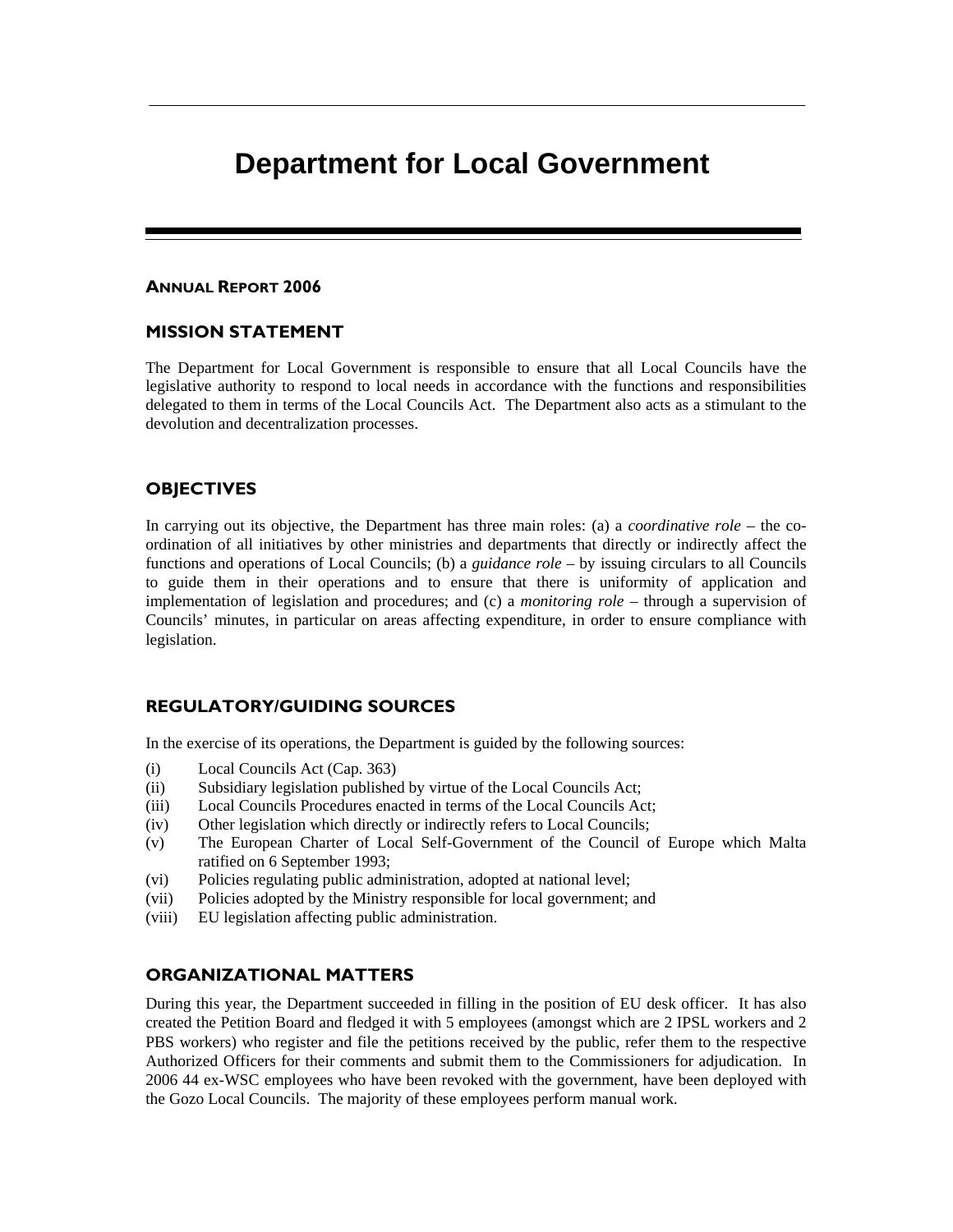# FINANCIAL ALLOCATION TO LOCAL COUNCILS

For the financial year 2006/2007 (ending on 31 March 2007), Local Councils were allocated the sum of Lm10.25 million. The distribution of these funds to the 68 Local Councils is made by the Department in accordance with the funding formula established in the Tenth Schedule to the Local Councils Act.

In order to determine the part pertaining to the respective Local Council, an updated inventory of assets (directly related to the statutory functions of Local Councils) is maintained by the Department. This inventory is carried out by the Field Services Unit of the Department.

The Department also allocates a financial contribution to the LCA and the AKSLM for their operational activities.

# DIRECTIVES AND GUIDANCE TO LOCAL COUNCILS

As part of its role of guiding Local Councils in their operations, the Department for Local Government issues, from time to time, various circulars to all Local Councils. During 2006, the Department issued a number of circulars ranging from guidance on payments, local enforcement system new processes, general deficiencies outlined in the Auditor General's report, information on newly published local government legislation, health and safety issues, and uniformity of application of statutory requirements. Certain circulars also concerned the collection of information from Local Councils in respect of the drawing up of draft replies to Parliamentary Questions.

The Department also continued to give support to Local Councils in replying to various queries regarding financial, tendering and human resources matters.

The Department also assisted and vetted requests by Local Councils to obtain a Bank Loan for the purpose of acquiring new administrative offices. During 2006 five (5) such applications were processed and the respective Letter of Authorisation issued. The Councils involved were Sannat, Qormi, Nadur, Kercem and Ghajnsielem.

The procedures adopted by Local Councils in appointing new Executive Secretaries or renewing the contracts of existing Executive Secretaries were also vetted by the Department prior to these being forwarded to the Minister for consultation

The Department also gave support in the following particular areas:

## (a) Finance and Tendering

Besides answering Councils' queries regarding Finance and Tendering, the Department monitored the submission of financial statutory documents. The Monitoring Unit of the Department assessed the Budgetary documentation of Local Councils and offered advice to the Executive Secretaries on how to improve their submissions.

#### (b) Human Resources

During 2006, the Department's HR Section was responsible for the following:

- Coordinating the training in the Maltese Language for Departmental Staff and for Executive Secretaries;
- Progressions and promotions of several departmental staff;
- Liaising with WSC in order to get all the data of the 44 ex-WSC officers who were revoked with this Department and assigned with Gozo Local Councils;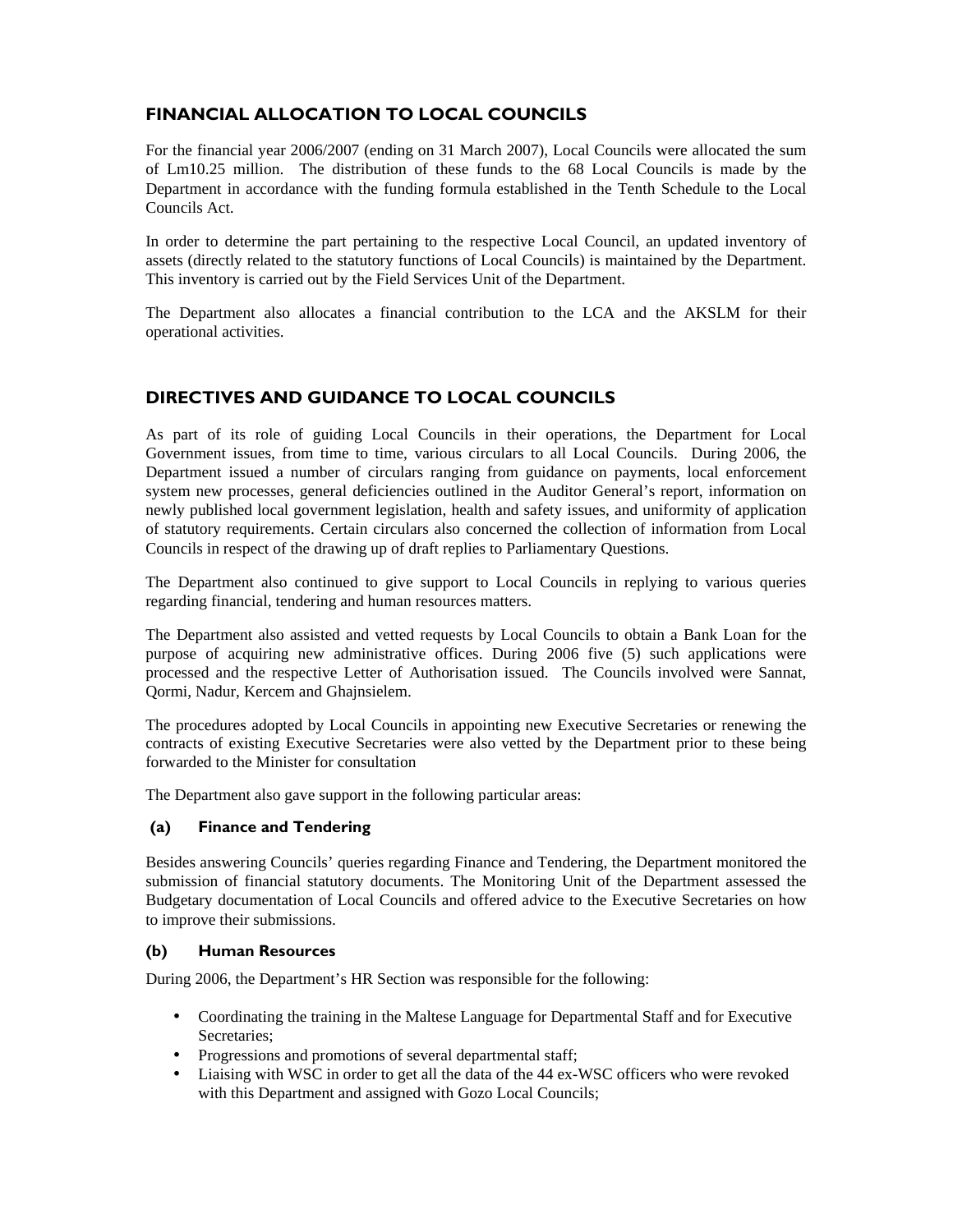- Working of pensions of 3 Departmental Staff, 2 of whom are ex-WSC officers, who either reached the retiring age or else were declared to be unfit for work by the medical board;
- Submitting a monthly return to OPM and ETC on the number of staff employed with this Department and on any changes which occurred during each month;
- Liaising with IPSL on a regular basis regarding information and updates on IPSL officers assigned with this Department and with Local Councils;
- Updating the lists of IPSL and ex-WSC officers and the respective Local Councils where such officers are assigned.

## (c) Audit

Following long discussions with the National Audit Office, the Department published the new version of the Audit Procedures which would substitute the existing procedures. The salient features of the new procedures include provisions for a mid-term audit, the drawing up of Special Reports, the holding of 'ad hoc' audits, the new procedure regarding the submission of the Financial Statements as well the new format of the Financial Statements, as well as provisions allowing for specific audits.

# CONSULTATION MEETINGS WITH STAKEHOLDERS

The Department, acknowledging the need make consultations with the key stakeholders, held consultation meetings on a regular basis with the LCA and the ASKLM.

In January 2006 a seminar was held between the Parliamentary Secretary (Ministry for Justice and Home Affairs) and department senior officials wherein the annual work plan was discussed. Subsequently, fortnightly meetings were held to discuss pending issues and to keep the Parliamentary Secretary updated on matters of a serious nature.

The Department also had consultation meetings with other public entities on issues relating directly or indirectly to local government, or where action or initiatives would affect the operation of local government. These included the Malta Tourism Authority, the Malta Transport Authority, Local Warden Agencies, etc.

## DELEGATION OF FUNCTIONS TO LOCAL COUNCILS

#### (a) Local Enforcement (LES)

During 2006, as a consequence of Government's commitment to improve the local enforcement system, in particular with a view to render the system more accountable, a new Local Enforcement System Committee was set up by virtue of Legal Notice 237 of 2006. The new Committee was empowered with (executive) functions to draw up and implement a general policy regarding regulations delegated for enforcement to the Local Councils, including the discipline function of Local Wardens. This Committee started functioning towards the end of the year.

Efforts were increased to instil more discipline and enforce environment regulations. During the year under review, Local Wardens and Green Wardens issued 2,500 contraventions between them. This measure has aided considerably in efforts to suppress littering.

In order to curb over-speeding the Local Councils have made 8 applications for the installation of speed cameras. Complaints from the public on the local enforcement system diminished considerably in 2006 following the setting up of the Petitions Board.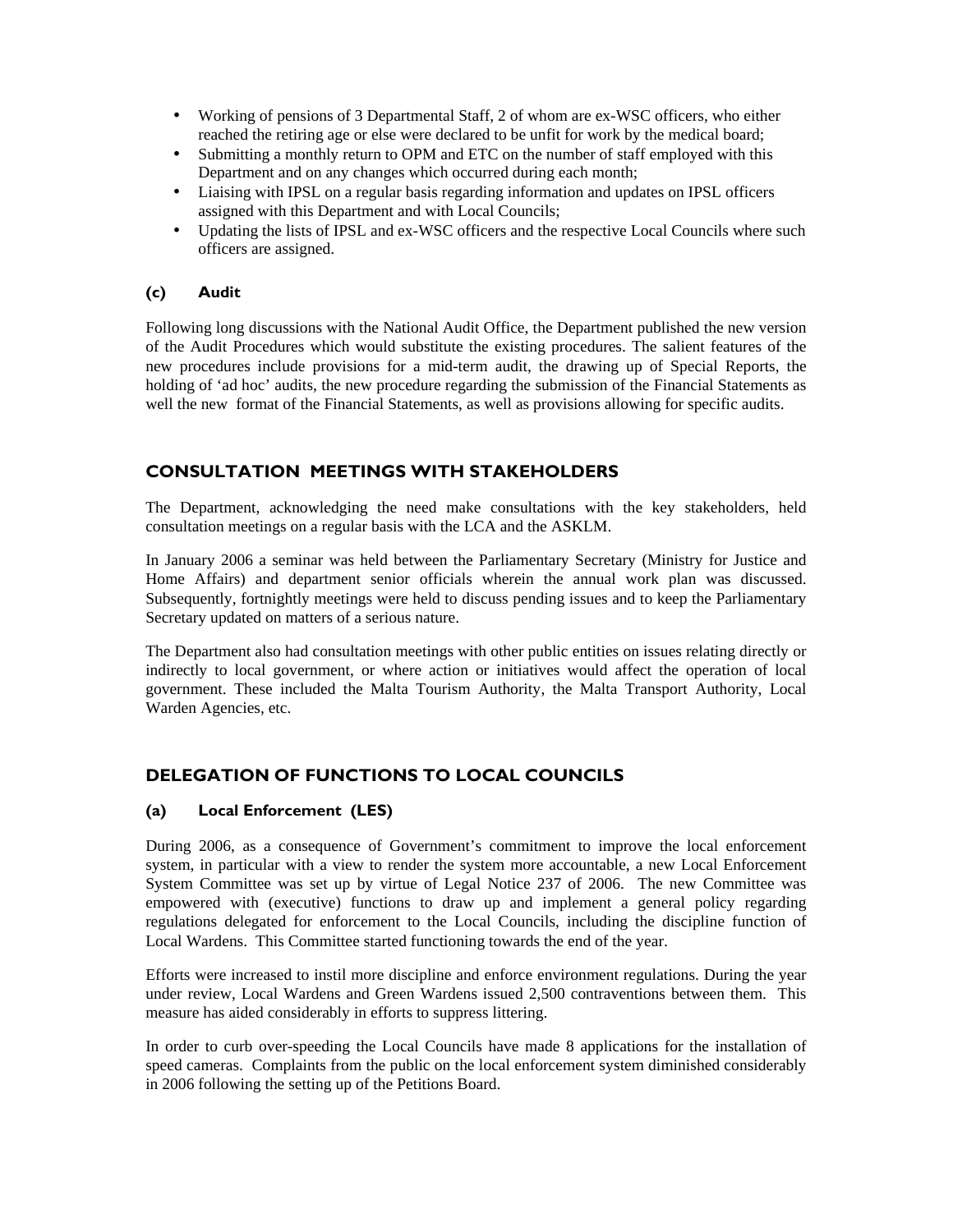## (b) Devolution of Government Property

During 2006, after processing by the Department in terms of eligibility and financial feasibility, central Government devolved immovable property to the following Local Councils:

- A playing field in John Borg Street to Birkirkara Local Council;
- An area to be developed into a recreational area by Gharb Local Council;
- Two rooms to be developed into tourist centre by Dingli Local Council;
- A garden and recreational area to Xewkija Local Council; and
- Verdala Playing field to Bormla Local Council.

## (c) Petitions Board

In January 2006 a Petitions Board was set up by Legal Notice 414 of 2005 with the competence to decide on petitions relating to an evident mistake in the identity of the offender or in the identification of a vehicle, an evident mistake which resulted in the offender being wrongfully found guilty, humanitarian reasons attenuating the circumstances relating to the commission of the contravention, when the issue of the charge or notice of contravention is manifestly unjust or oppressive, or when the statutory procedures for issuing a contravention have not been followed.

During the year under consideration the Board received over 7,000 petitions. 58% of processed cases were decided in favour of the petitioner.

# MONITORING OF LOCAL COUNCILS' FUNCTIONS AND OPERATIONS

During 2006,the Monitoring Unit which falls under the Policy and Planning Section of the Department continued with its efforts to achieve full compliance by all Local Councils in their submission of their statutory documents such as Budgets, Business Plans and Quarterly Financial Reports.

The unit's efforts were also reflected in that for the Local Councils' financial year ended 31 March 2006, only 4 (four) Local Councils registered a deficit in their working capital. This is an all time low since 1997, when Local Councils started keeping their accounts on an accrued basis.

During 2006, this Unit communicated with various Councils with respect to non-compliance in the timely submission of statutory documents (such as Council Minutes, Schedules of Payments, Budgets, Business Plans and Quarterly Financial Statements).

This Unit was in constant contact with the Office of the Auditor General with a view to review existing regulations and procedures, including necessary amendments to statutory documentation. The two Monitoring Officers engaged with this Unit at the end of 2005 were instrumental to finalize the Audit Procedures which have now been published.

This Section was also responsible to investigate reports of alleged abuses or irregularities by Local Council members and staff, and punitive action was taken when allegations were proved.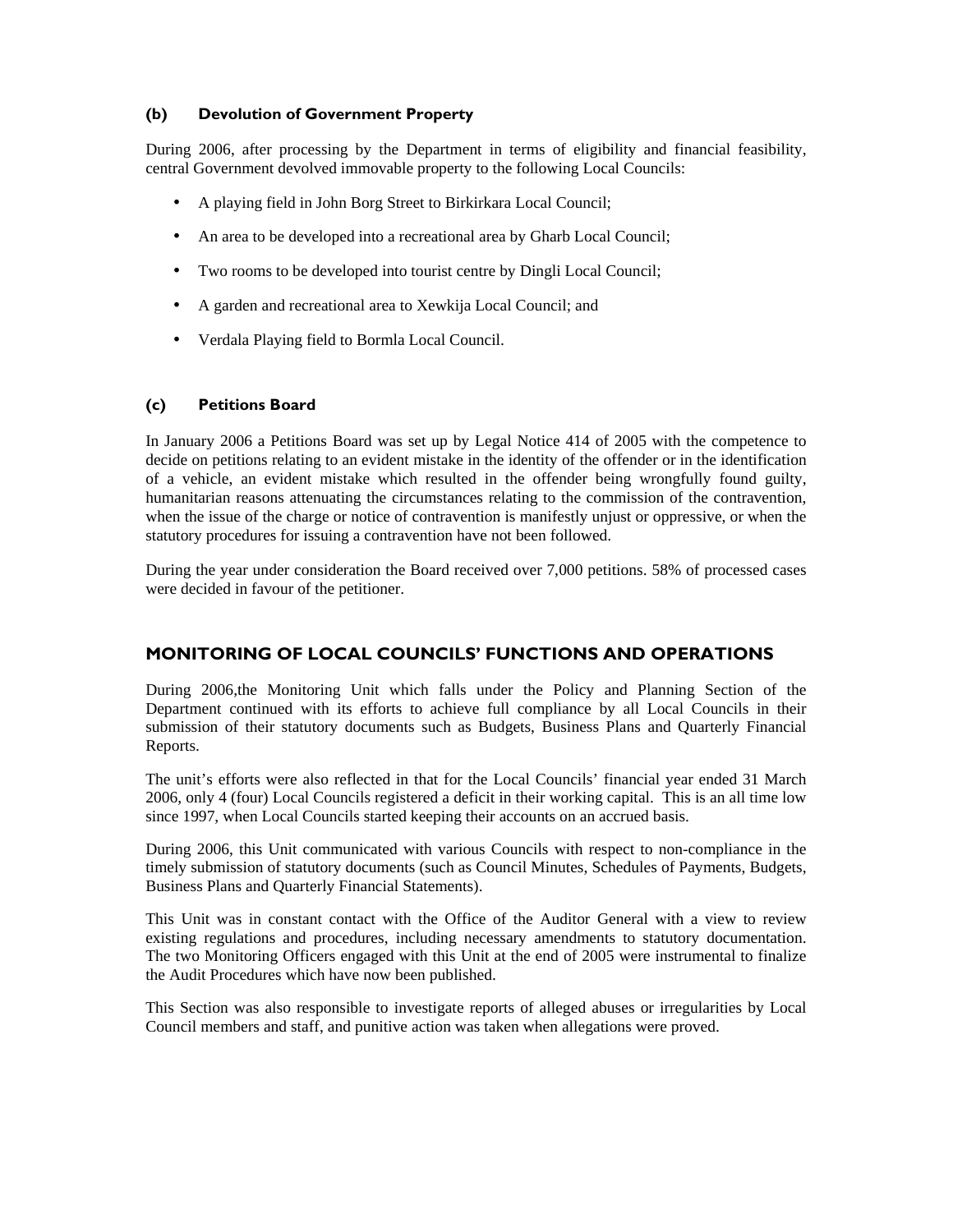# FIELD SERVICES UNIT

During 2006, the Field Services Unit of the Department carried out the following activities:

## (a) Data update

During 2006, the Field Services Unit (FSU) continued to update the inventory of assets data of Local Councils, which serve as the basis for the allocation of funds to Local Councils.

Gardens data surveyed from the following localities was converted into GIS map form – Nadur, Xagħra, Żebbuġ Gozo, Mġarr (1 garden), Żejtun (1 garden), Luqa (1 garden), Għarb (1 garden), San Lawrenz (1 garden), 1 garden at Tarxien, 1 garden at Mqabba, 1 garden at Qormi, 2 gardens at Valletta, 2 gardens at Mdina;

Verges data in Urban Roads surveyed from the following localities was digitised into GIS map form - Birgu, Bormla, Qormi, Żebbuġ Malta, Żabbar, Siġġiewi, Żejtun, Attard, Balzan;

New road signs and markings inventories were carried out in the following localities **–** Marsaskala, Marsaxlokk, Marsa, Qrendi, Ta' Xbiex, Żurrieq, Msida, Żabbar, Tarxien;

New Bus Shelters Inventory for Financial Year 2007-2008 was carried out in the following localities – Birkirkara, Marsa, Marsaxlokk, Mqabba, Msida, Naxxar, Qormi, Qrendi, San Ġiljan, San Ġwann, Sliema, Swieqi, Mellieħa, Mġarr, Mosta, Pembroke, Rabat, San Pawl il-Baħar, Siġġiewi;

New Bus Shelters Inventory Financial Year 2007-2008 was carried out in the following localities in Gozo - Rabat Gozo, Fontana, Għajnsielem, Għarb, Għasri, Kerċem, Munxar, Nadur, Qala, San Lawrenz, Sannat, Xagħra, Xewkija, Żebbuġ Gozo;

New traffic flow survey was carried out and digitised into GIS map form in the following localities in Gozo – Rabat Gozo, Fontana, Għajnsielem, Għarb, Għasri, Kerċem, Munxar, Nadur, Qala, San Lawrenz, Sannat, Xagħra, Xewkija, Żebbuġ Gozo.

## (b) Efficiency Reports

During 2006, the FSU carried out inspections in Malta and Gozo with respect to the Local Councils' statutory functions of upkeep and maintenance of all roads, street sweeping, road signs and markings, public conveniences, urban footways and non-urban roads, beach cleaning and gardens.

Inspections were carried out as follows:-

*December 2005 – March 2006*: Birgu, Bormla, Żebbuġ, Żejtun, Attard, Birkirkara, Fgura, Gżira, Għargħur, Għaxaq, Iklin, Kirkop, Luqa, Mosta, Msida, Pieta', Safi, Santa Luċija, Swieqi, Mtarfa; Fontana, Xewkija (22 Councils)**;**

*April – July 2006*: Valletta, Siġġiewi, Birżebbuġa, Kalkara, Marsaskala, Marsaxlokk, Mellieħa, Mġarr, Naxxar, Pembroke, Qrendi, San Ġiljan, San Pawl il-Baħar, Sliema, Ta' Xbiex, Xgħajra, Għajnsielem, Munxar, Nadur, Qala, San Lawrenz, Sannat, Xagħra, Żebbuġ Gozo (24 Councils);

*August – November 2006*: Mdina, Isla, Qormi, Żabbar, Balzan, Dingli, Floriana, Gudja, Ħamrun, Lija, Marsa, Mqabba, Paola, Rabat Malta, San Ġwann, Santa Venera, Tarxien, Żurrieq, Rabat Gozo, Għarb, Għasri, Kerċem (22 Councils).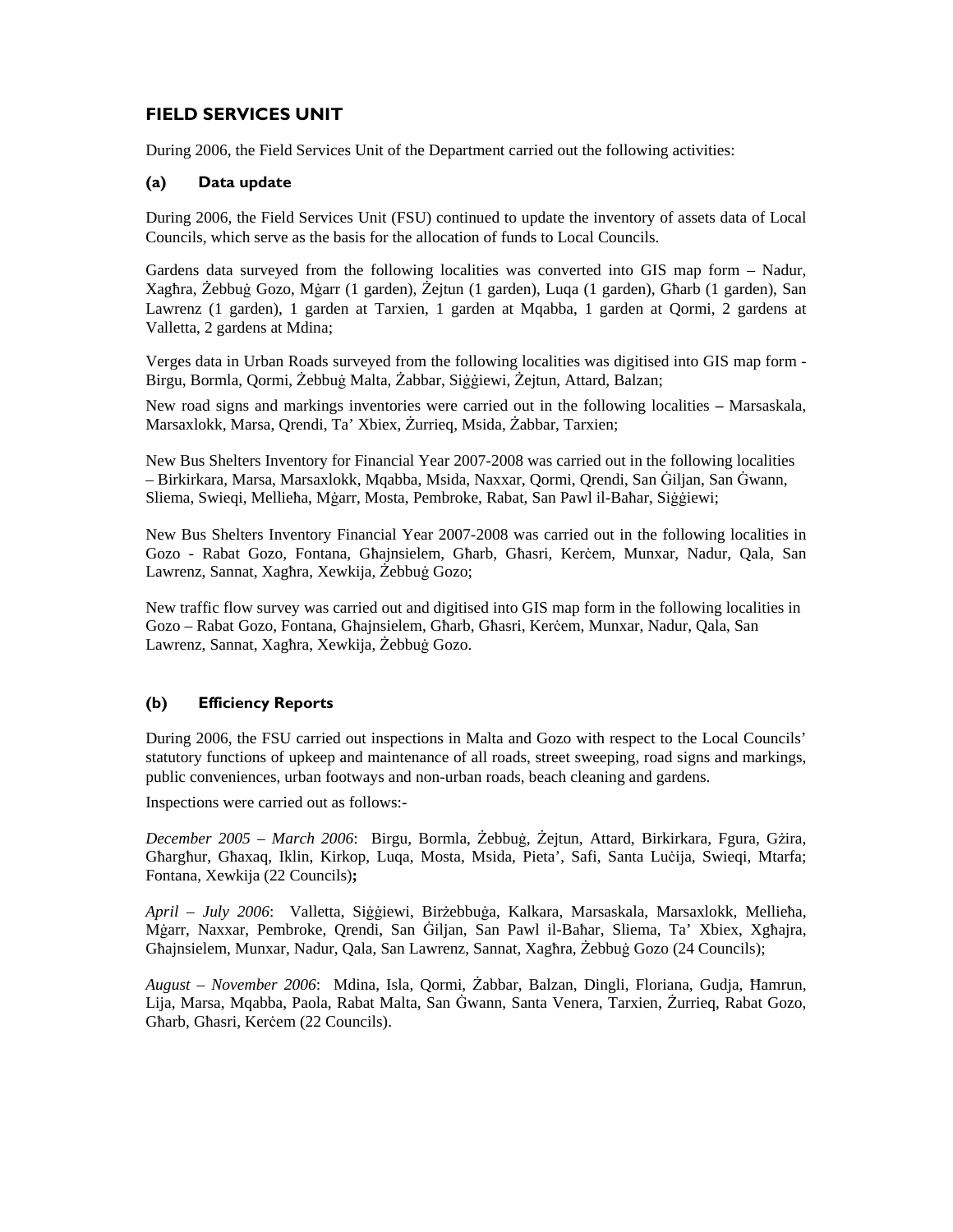## (c) Other services

The FSU also gave additional services to the Department, the Ministry and other Ministries, government department and other government entities. These included the provision of all locality maps to the Police Department in connection with a national restructuring process.

# NEW LEGISLATION

## Subsidiary Legislation and Bye-Laws

During 2006, a substantive amount of subsidiary legislation was enacted during period under review. These were: Legal Notice 22 of 2006 (Local Councils Financial Amendment Regulations); Legal Notice 111 of 2006 (Local Councils, Amendment of Tenth Schedule, Regulations); Legal Notice 140 of 2006 (Petitions (Local Tribunal) Amendment Regulations); Government Notice 696 of 2006 (amending the address of the Gozo Local Tribunal); Legal Notice 193 of 2006 (LCAAmendment Regulations); Legal Notice 225 of 2006 (amending the LCARegulations); and Legal Notice 328 of 2006 (substituting the Audit Procedures).

Legal Notice 22 of 2006 is considered a landmark legislation as it introduced a new concept rendering Local Council members or officials personally liable in those cases where, without proper explanation to the Director, Local Government, it results that any payment has been made or that there has been any fraud or misappropriation of funds or of Council property, or where any Executive Secretary or other person has wilfully or negligently omitted to collect or receive any monies or that any monies received have not been duly credited to Council accounts.

Legal Notice 328 of 2006 is another important piece of legislation that has replaced the existing Audit Procedures to make provision for new procedures regarding *inter alia* submission of financial statements and management letters and compliance with the latest International Financial Standards.

During 2006, two Bye-Laws were published by Local Councils after approval by the Minister. These were L.C.B.L. 47/1/2006 by Pieta Local Council prohibiting loitering in and around St Luke Square and L.C.B.L. 52/2/2006 by San Ġiljan Local Council regulating Advertisement on Street Furniture being Council property.

# INTERNATIONAL COMMITMENTS

#### UDITE Congress in Malta

The Department sponsored the first UDITE (Union of European Local Council Executives) in Malta. The Director also participated in this Congress as chair of one of the work groups.

#### Participation in International Seminars/Conferences/Meetings

The Department for Local Government is also actively involved in international for a relating to local government. The Department is a member of the Commonwealth Local Government Forum (CLGF), the Steering Committee for Local and Regional Democracy (CDLR) of the Council of Europe, and the URBACT (EU Programme) Monitoring Committee. Senior officials also participate in other seminars, conferences and meetings relating to local government organised by other entities, such as activities organised by national authorities of other EU and other states.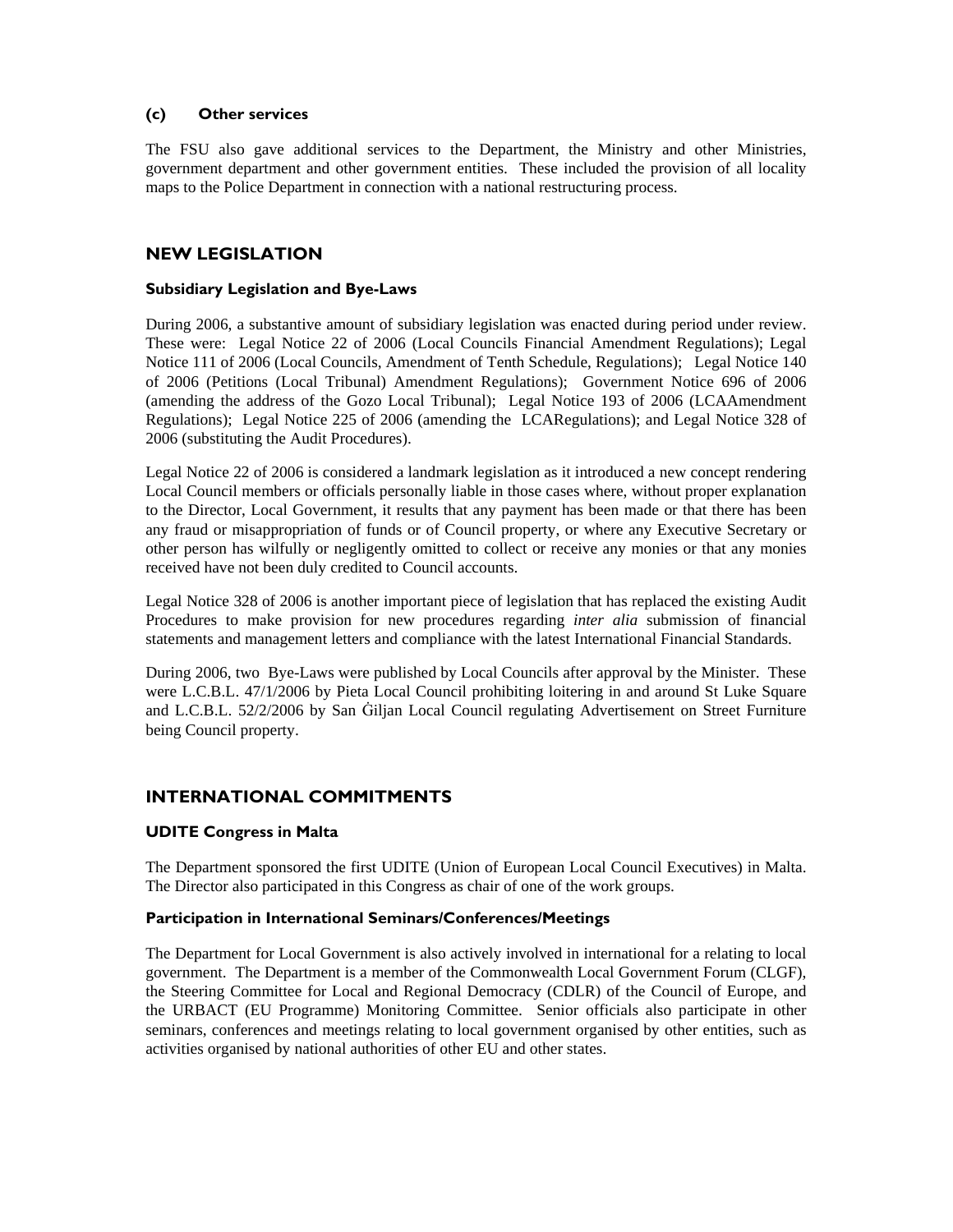During 2006, department officials participated in: the LR-DP Committees (a sub-committee of the CDLR), the URBACT Monitoring Committees, and the EU High Level Meeting on Local Governance.

## NEW INITIATIVES

In accordance with the proposals for the introduction of several measures as provided for by the 2005- 10 Public Service collective agreement the following initiatives were taken up:

• **Flexibility in work schedules**. A questionnaire was devised and sent to all Local Councils (as main Departmental clients) to evaluate and give suggestion on the Service provided by this Department. Besides Quality Service this questionnaire was also aimed to compare the office working hours of the Local Councils with that of the Department for Local Government.

• **Flexibility arrangements (flexitime, job sharing and teleworking etc).** During 2006 arrangements were put in place to accommodate two members of the staff to work reduced hours/flexitime.

• **Electronic Attendance Verification**. This Department is in the process of evaluating several electronic attendance verification systems and quotations before deciding which system is most beneficial to the Department.

• **European Union matters:** During the year under review, the Department for Local Government undertook several initiatives in connection with **European Union training** for Councillors, Executive Secretaries and other members of the staff:

o *March* - met with Mr Michael Ashley, Executive Director, Local Government International Bureau (UK) to discuss areas of activities.

o *May*- Mr Michael Ashley took part in a half day seminar organised by the Department and the following day he held one-to-one meetings with several Executive Secretaries.

o *December* - One day seminar for Councillors and Executive Secretaries was held regarding Local Councils' experiences in European programmes*.* 

o During 2006 the Department collaborated and worked closely with several local and international organisations /entities regarding E.U. matters, including: the British High Commission in Malta, the European Commission Representation in Malta, the European Union Programmes Unit (EUPU), Europe Direct Malta, Youth Programme, and the Local Government International Bureau (UK)

• **Green Travel Plan***.* The Department for Local Government's Green Travel Plan has been carried out by the Administration Unit and based on the instructions laid out by the Principal Permanent Secretary. These included the study of the guidelines, carry out the necessary discussions and consultation within the Department and draw up draft GTP for consideration and eventual implementation.

• **Training Courses/Seminars**. During 2006 the following courses/seminars were held/organised by this Department:

- o *March/Apri* Training Courses in the Maltese language orthography for Local Councils' Executive Secretaries. (Three sessions were held for the Executive Secretaries in Malta and one for the Gozitans)
- o *May*  Senior Management Development Programme. Two courses of four sessions each for the Executive Secretaries and other Local Councils' Staff.